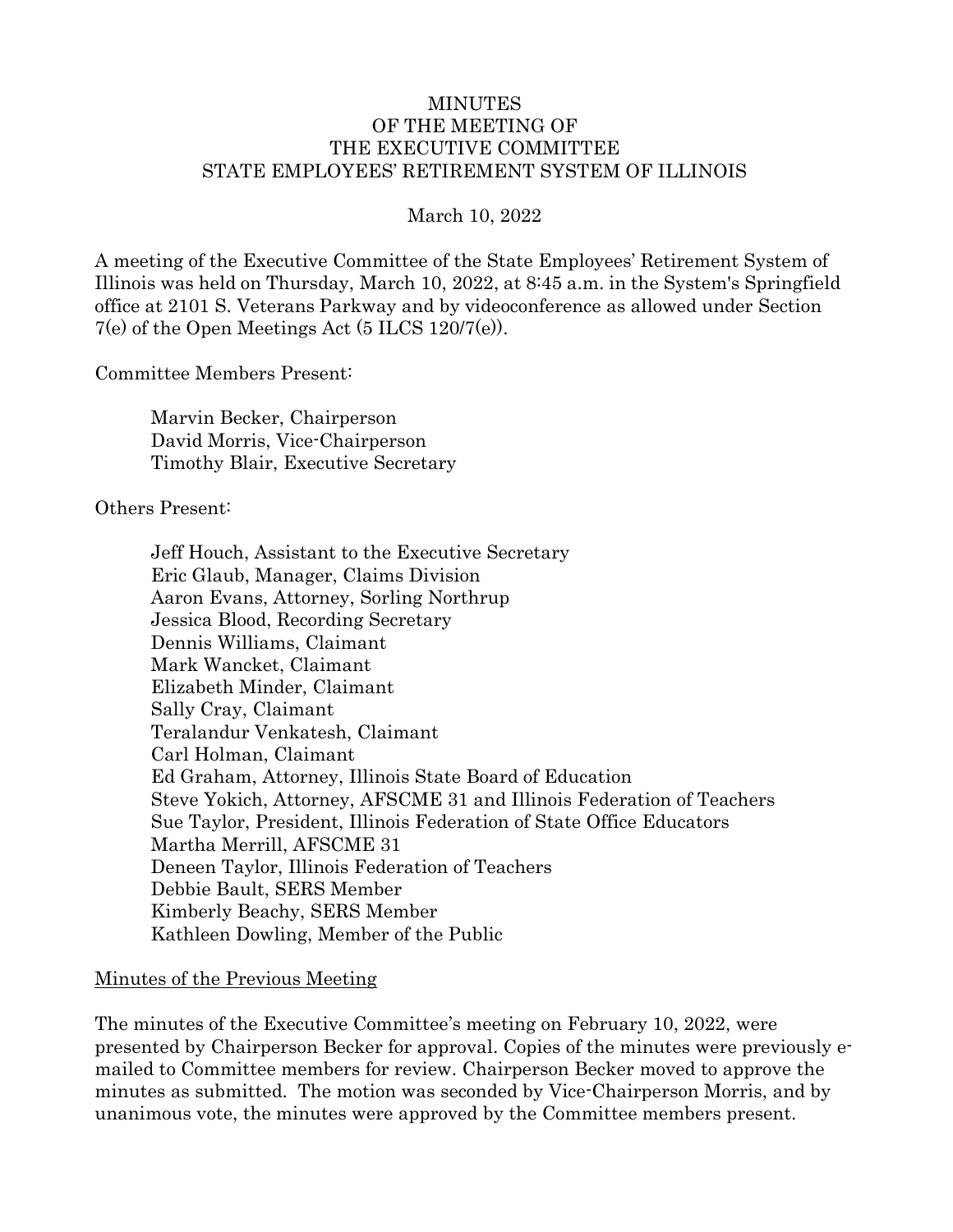### Routine Claims Report

The Routine Claims Report for February 2022 was presented. Following review and discussion, the Routine Claims Report for February 2022 as prepared by staff, was received by the Committee.

#### Old Business

### Raymond Bouton – Appeal of Adjustment to Monthly Pension Amount – Deferred

Mr. Eric Glaub, Claims Division Manager, informed the Committee at its July meeting that Mr. Bouton had asked to defer his case until he is able to attend the hearing in person.

Mr. Glaub reminded the Committee that Mr. Bouton had requested a formal hearing and his case would be addressed at the Committee's April meeting.

### Yeashea Figgures-Lawton – Appeal of Non-occupational Disability Benefit Claim Denial – Deferred

Yeashea Figgures-Lawton works as a Correctional Officer II for the Illinois Department of Corrections. She last physically worked on February 3, 2021. A medical leave of absence was started on February 16, 2021. She applied for a non-occupational disability benefit. The medical report received indicated an onset date of February 3, 2021. There was no release date for her return to work, no medical diagnosis for her pain, and no restrictions were given.

Additional medical records were requested and received. The case file was sent to a medical consultant for review. The medical consultant indicated that the medical evidence in the file supported disability, but not until June 29, 2021.

Ms. Figgures-Lawton started a maternity leave on July 12, 2021. Therefore, she was not disabled for 30 days before she received full payment from her agency for the 10 weeks of maternity leave. She did not return to work after her maternity leave and has not supplied additional medical evidence to support her inability to return to work. As a result, the non-occupational disability claim was denied.

Ms. Figgures-Lawton is appealing the denial of her non-occupational disability claim. She is requesting her claim be approved effective February 2021, as well as for her current time away from work.

After hearing Ms. Figgures-Lawton present her case at their November 2021 meeting, the Committee decided to defer a decision pending receipt of further medical documentation to support her disability from April 2021 through present.

Mr. Glaub provided new medical documentation that had been reviewed by an independent medical examiner to the Committee. The Committee decided to defer a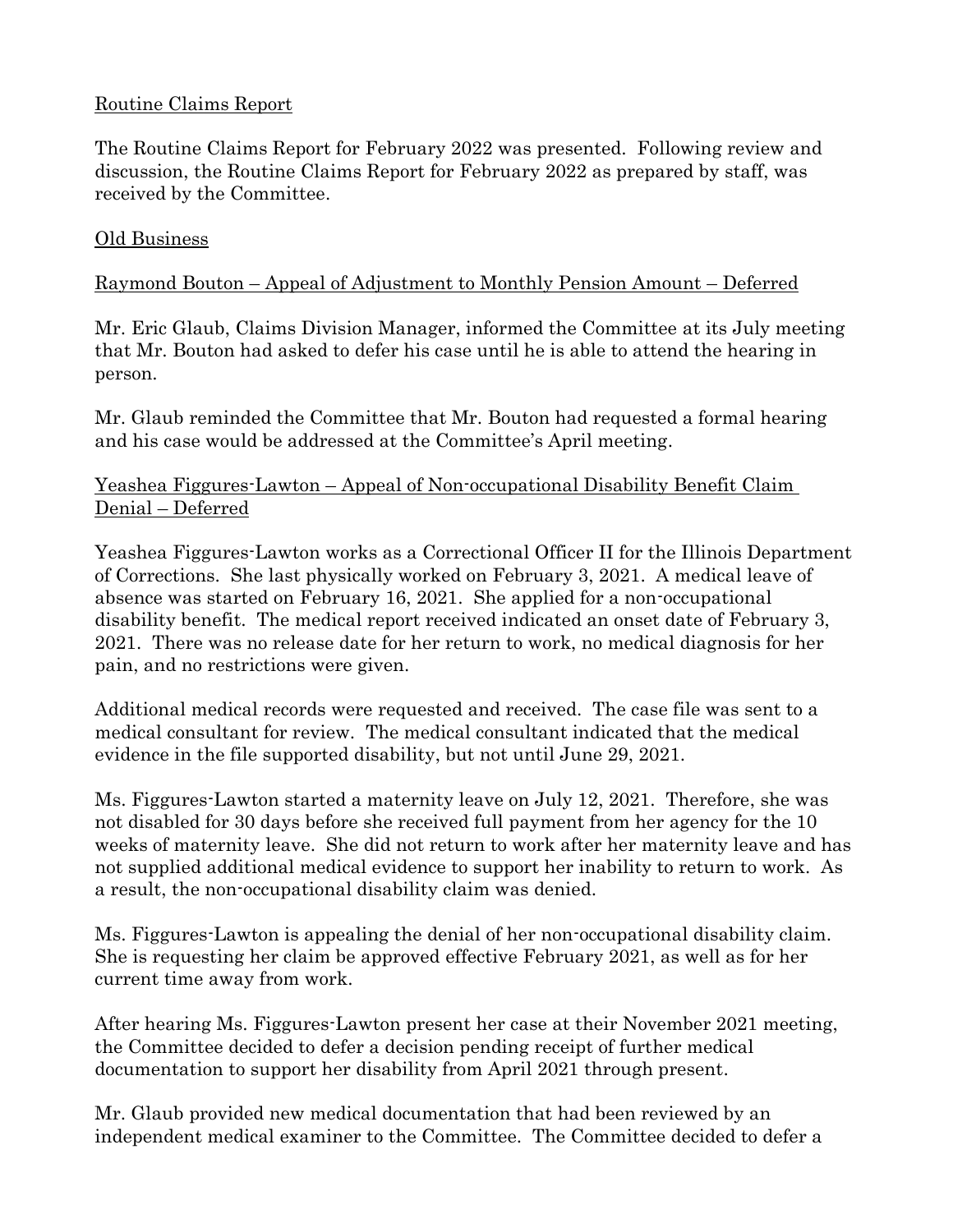decision until each committee member has reviewed the independent medical examiner's report and would address the case at their April meeting.

Victor Rodriguez – Appeal of Disability Benefit Overpayment Amount and Repayment Terms - Recommendation

Victor Rodriguez worked for the Illinois Department of Transportation. He was injured on the job on May 4, 2019, and filed a Workers' Compensation (WC) claim. His claim was denied, and he appealed this denial by filing an Application for Adjustment of Claim. He then applied for a SERS temporary disability benefit.

Mr. Rodriguez received temporary disability benefits from SERS from May 14, 2019, through May 10, 2020. He returned to work on May 11, 2020.

Mr. Rodriguez won his WC appeal and was awarded TTD payments for part of the period SERS temporary disability benefits were paid. He also received a lump sum settlement; therefore, SERS converted his temporary disability benefits into occupational disability benefits, which created an overpayment.

The conversion for the settlement resulted in an overpayment of \$8,971.76 and the conversion for the TTD payments resulted in an overpayment of \$11,171.41, for a total overpayment of \$20,143.17 owed to SERS.

Mr. Rodriguez is appealing to seek a reduction in the total overpayment, in addition to a reduction in the monthly repayment terms. The reduction is specifically in the amount of \$11,424.74, which was the cost for attorney fees. He is requesting to repay the remaining overpayment in monthly installments of \$300.

After hearing Attorney Arnecilla present Mr. Rodriguez's case at their February meeting, the Committee decided to refer the case to external counsel for a recommendation. Per Attorney Arnecilla's request, the Committee further decided to cease collection efforts on Mr. Rodriguez's overpayment until his case could be resolved.

Attorney Evans presented recommendation No. 2022-4 to deny Mr. Rodriguez's request. Following a brief discussion, Executive Secretary Blair moved to adopt recommendation No. 2022-4. Chairperson Becker seconded and the motion passed unanimously.

# New Business

# Discussion – Illinois State Board of Education Unlawful Contract

The Committee discussed the Illinois State Board of Education's contract with regards to the payout of accumulated vacation time spread out over the last one to three years of employment to enhance employee pensions. SERS contends that these payments violate statute.

Ed Graham, attorney speaking on behalf of the Illinois State Board of Education, stated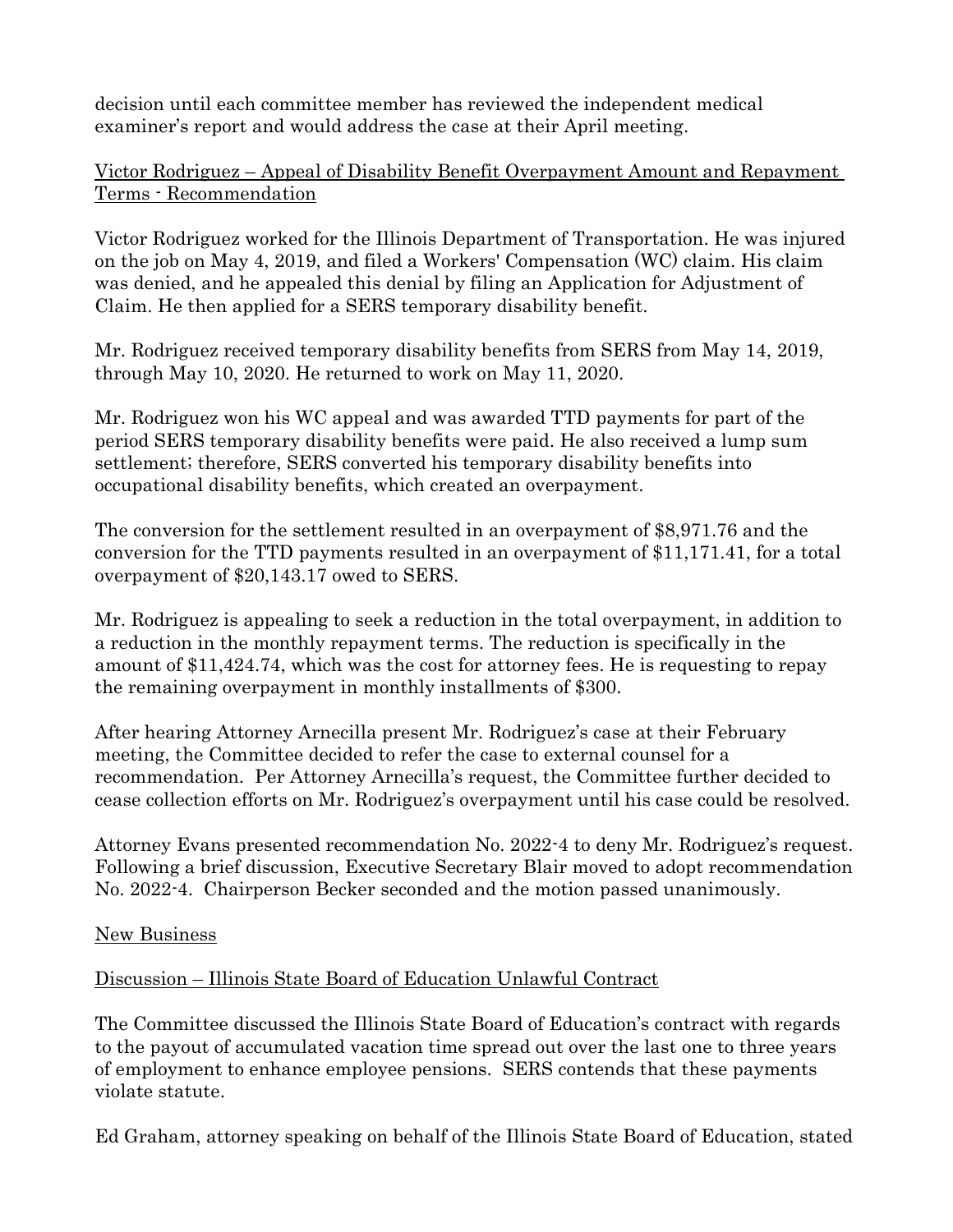that the payments in question were made in periodic installments and cannot be considered lump sum payments, which ISBE does not treat as pensionable. He added that ISBE employees had made reasonable decisions based on their contract. Mr. Graham contends that SERS is now applying a non-standard definition of "lump sum payment" and that pension corrections should not be made retroactively.

Mr. Graham also contends that ISBE was not processing these payments in a deceitful manner, stating that there had been discussions with SERS regarding this provision of the contract and mentioning a 2003 document from SERS regarding the processing of these types of payments. Jeff Houch requested a copy of that document, which Mr. Graham agreed to provide.

Steve Yokich, attorney speaking on behalf of AFSCME 31, the Illinois Federation of Teachers and its affiliate, the Illinois Federation of State Office Educators, stated that collective bargaining agreements have special status under the law. He noted that the idea of this collectively bargained benefit is a trade off between giving employees a raise during the last several years of their employment if they agree to the payout of vacation time. He added that it is not illegal to give employees a raise during the last several years of their employment to enhance their final average compensation.

Mr. Yokich stated that these vacation payouts are no different than how holiday time is currently paid out to state employees, noting that these payments are pensionable. Mr. Yokich then pointed to 40 ILCS 5/14-103.10(c) regarding the treatment of sick time in lump sum payments and added that, where there is ambiguity of this kind, the statutory language should be construed in favor of the pensioner.

Mr. Yokich continued by reiterating Mr. Graham's point that SERS knew these payments were being processed and that the ISBE collective bargaining agreement is posted on public agency websites. He added that the pension protection clause of the Illinois constitution prohibits the correction of benefits being received as a retiree. He further stated that SERS has no authority to correct pensions or recoup overpayments after the administrative review period.

Jeff Houch noted that the courts had previously ruled in SERS' favor under the mistaken benefits provision and offered to provide the case information. Mr. Houch also stated that he could not find the collective bargaining agreements between ISBE, the Illinois Federation of Teachers and AFSCME and requested a link be provided. Mr. Houch continued with regards to 40 ILCS 5/14-103.10(c) and stated that he believes the legislature's intention with this amendment was that payments made representing benefit time and not representing lost wages should not be pensionable.

The Committee recommended to all petitioners appealing pension reductions due to the ISBE related vacation payouts, and all petitioners agreed, to defer action on the appeals until the Committee's April meeting.

Dennis Williams – Appeal to Waive Reduction to Pension – Personal Hearing via Videoconference 9:45 a.m. - Deferred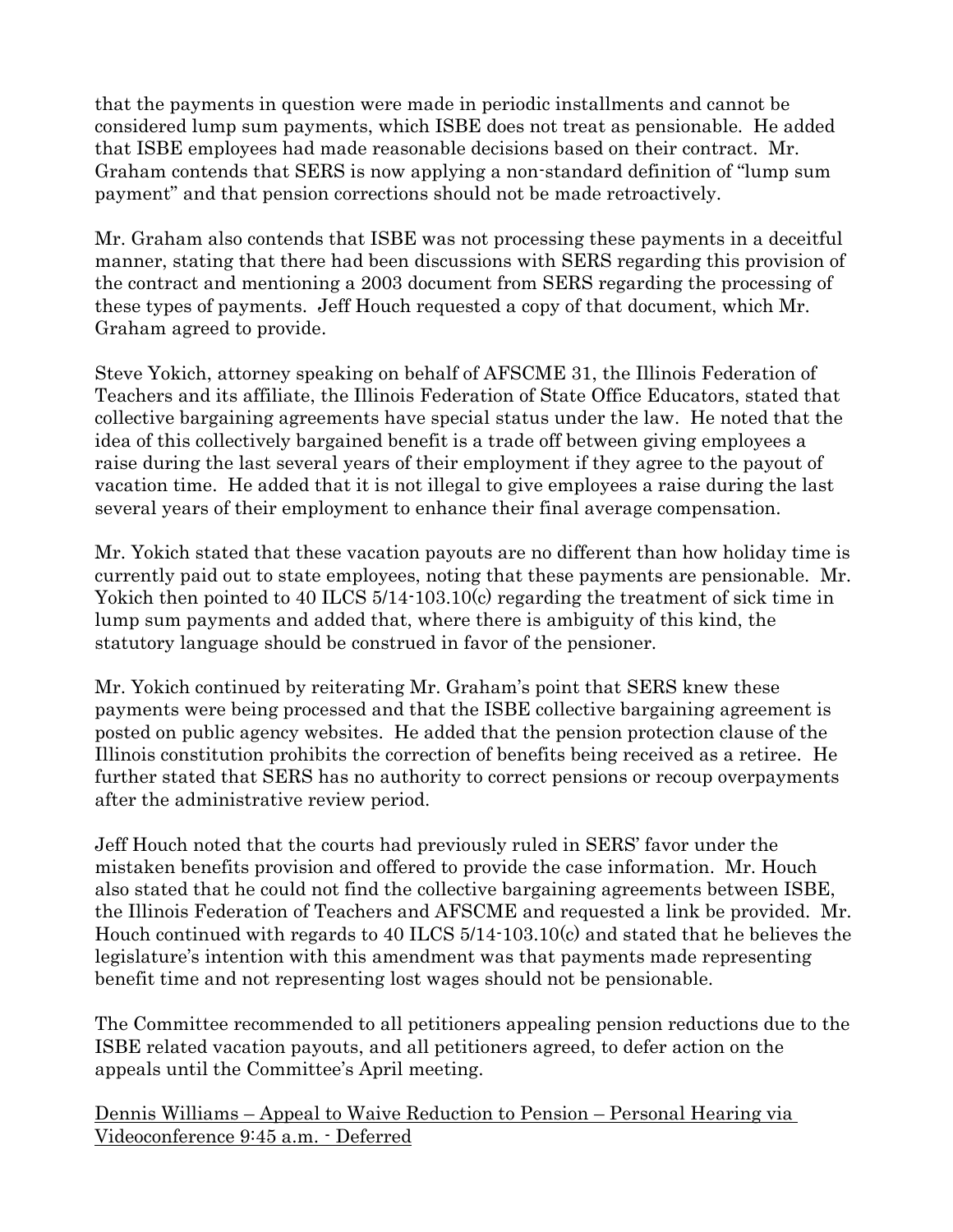Mark Wancket – Appeal to Waive Reduction to Pension – Personal Hearing via Videoconference 10:30 a.m. – Deferred

Judith Shafer – Appeal to Waive Reduction of Pension and Overpayment of Benefits - Deferred

Elizabeth Minder - Appeal to Waive Reduction of Pension and Overpayment of Benefits - Deferred

Sally Cray – Appeal to Waive Reduction to Pension and Overpayment of Benefits - Deferred

Teralandur Venkatesh – Appeal to Waive Reduction to Pension - Deferred

Martha Darling – Appeal to Waive Reduction to Pension - Deferred

Carl Holman – Appeal to Waive Reduction to Pension - Deferred

Linda Collins – Appeal to Waive Reduction to Pension – Personal Hearing via Videoconference 11:15 a.m. - Deferred

Linda Collins retired January 1, 2017. Her file was recently reviewed for a back wage adjustment from retirement contributions that posted to her account after she retired. The contributions were the result of payments made for both the Quinn era and Rauner era wage freezes.

The review led to Ms. Collins's FAC being reduced because when the earnings from her back wage payments were spread into the months in which they were earned, earnings used in the initial calculation fell outside her FAC range.

This reduced FAC led to a reduction in her pension amount. The initial calculation resulted in a monthly annuity amount of \$4,578.68 and the adjustment resulted in a new initial monthly annuity amount of \$4,577.78 for her pension benefit.

In accordance with Section 14-148.1 of the Illinois Pension Code, Ms. Collins's gross monthly pension benefit amount has been corrected. She was overpaid \$58.65 in pension benefits because of this error. However, per Section 14-148.1 of the Illinois Pension Code, these monies cannot be collected as the error occurred over three years ago.

Linda Collins is appealing the reduction to her monthly pension annuity.

Eric Glaub informed the Committee that Ms. Collins requested to defer her case until the Committee's April meeting.

Anthony McAllister – Appeal to Waive Reduction to Pension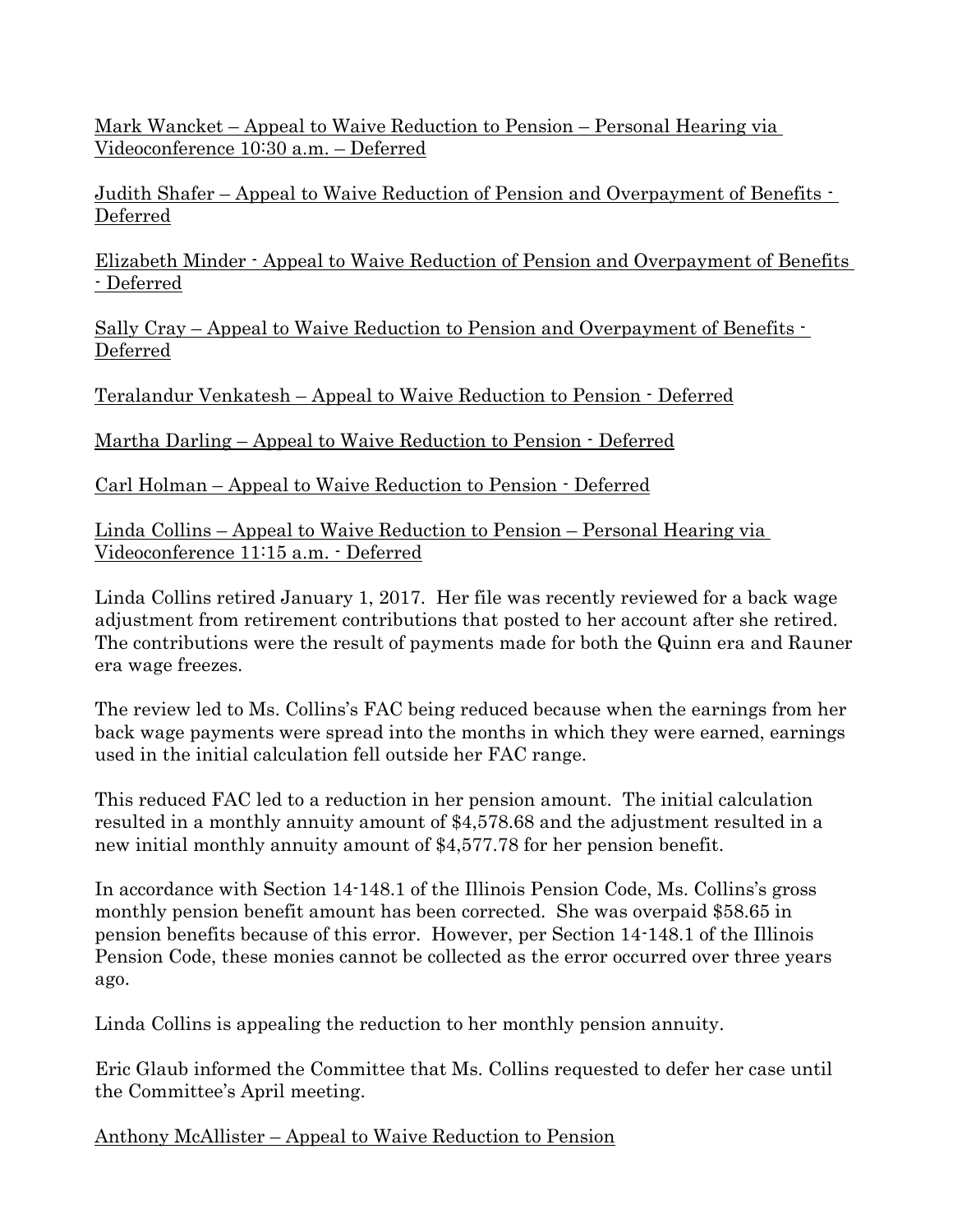Anthony McAllister retired January 1, 2017. His file was recently reviewed for a back wage adjustment and non-pensionable earnings were discovered in his initial final average compensation (FAC).

The non-pensionable earnings were for lump sum holiday payments amounting to \$33,666.30.

In accordance with Section 14-148.1 of the Illinois Pension Code, Mr. McAllister's gross monthly pension benefit amount has been corrected.

Mr. McAllister was overpaid \$23,697.86 in pension benefits because of this error. However, per Section 14-148.1 of the Illinois Pension Code, these monies cannot be collected as the error occurred over three years ago.

Mr. McAllister is appealing the reduction to his monthly pension annuity.

After reviewing the facts of the case, Chairperson Becker moved to deny Mr. McAllister's request. The motion was seconded by Executive Secretary Blair and passed unanimously.

#### Maria Ortiz – Appeal to Receive Survivor Contribution Refund after Retirement

Maria Ortiz retired October 1, 2021. She completed her application stating she was divorced with no dependents and did not want to receive the survivor contribution refund.

Ms. Ortiz is appealing to receive the survivor contribution refund after retirement.

After a brief discussion, Executive Secretary Blair motioned to deny Ms. Ortiz's request. The motion was seconded by Vice-Chairperson Morris and passed unanimously.

Peggy Waller – Request Reinstatement of Written-off Account for Death Benefit – Deceased Mbr: Floyd Waller

The account of Floyd Waller was written-off in June 2021, and his spouse is now seeking a death benefit.

The Pension and Death Section is requesting that the Executive Committee approve reinstatement of Mr. Waller's account so the claim may be processed.

After a brief discussion about handling written-off accounts at the staff level in the future, Executive Secretary Blair motioned to approve the reinstatement of Mr. Waller's account. The motion was seconded by Chairperson Becker and passed unanimously.